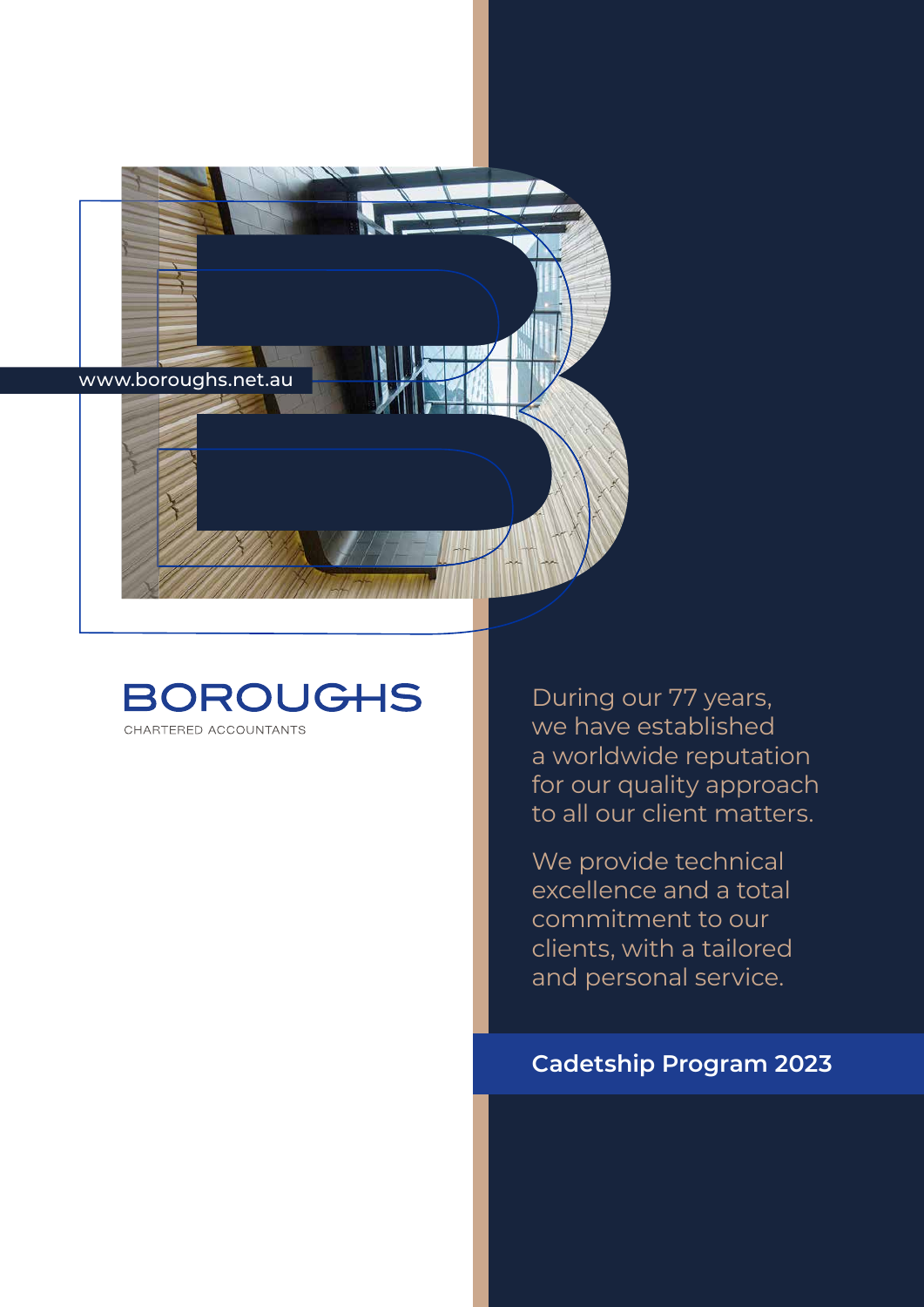# About Us

Boroughs is a progressive medium sized firm of Chartered Accountants, situated in the Sydney CBD, with a substantial corporate, business and high net worth client base.

Through our international association with Rawlinson & Hunter in the United Kingdom, we have available a worldwide network providing support, resources and opportunities.

We are dedicated to providing professional services to a wide variety of local and international clients, specialising in:

- Accounting & Taxation
- Business Advisory
- Audit & Assurance
- Corporate Advisory
- High Net Worth Families
- Superannuation



#### Boroughs Cadetships

Our Cadetship Program is designed to provide you with the benefit of a mix between practical experience and theoretical knowledge to assist you in:

- Realising your full potential.
- Acquiring practical experience to assist you in passing your university course.
- Qualifying as a Chartered Accountant.

Cadets normally fall within two categories:

#### SCHOOL LEAVERS

Successful school leavers are offered a traineeship conditional on completion of the Higher School Certificate and obtaining entry to an approved university and/or a course approved by Chartered Accountants Australia & New Zealand.

#### UNDERGRADUATES

Existing university students enrolled in an approved course within an approved university.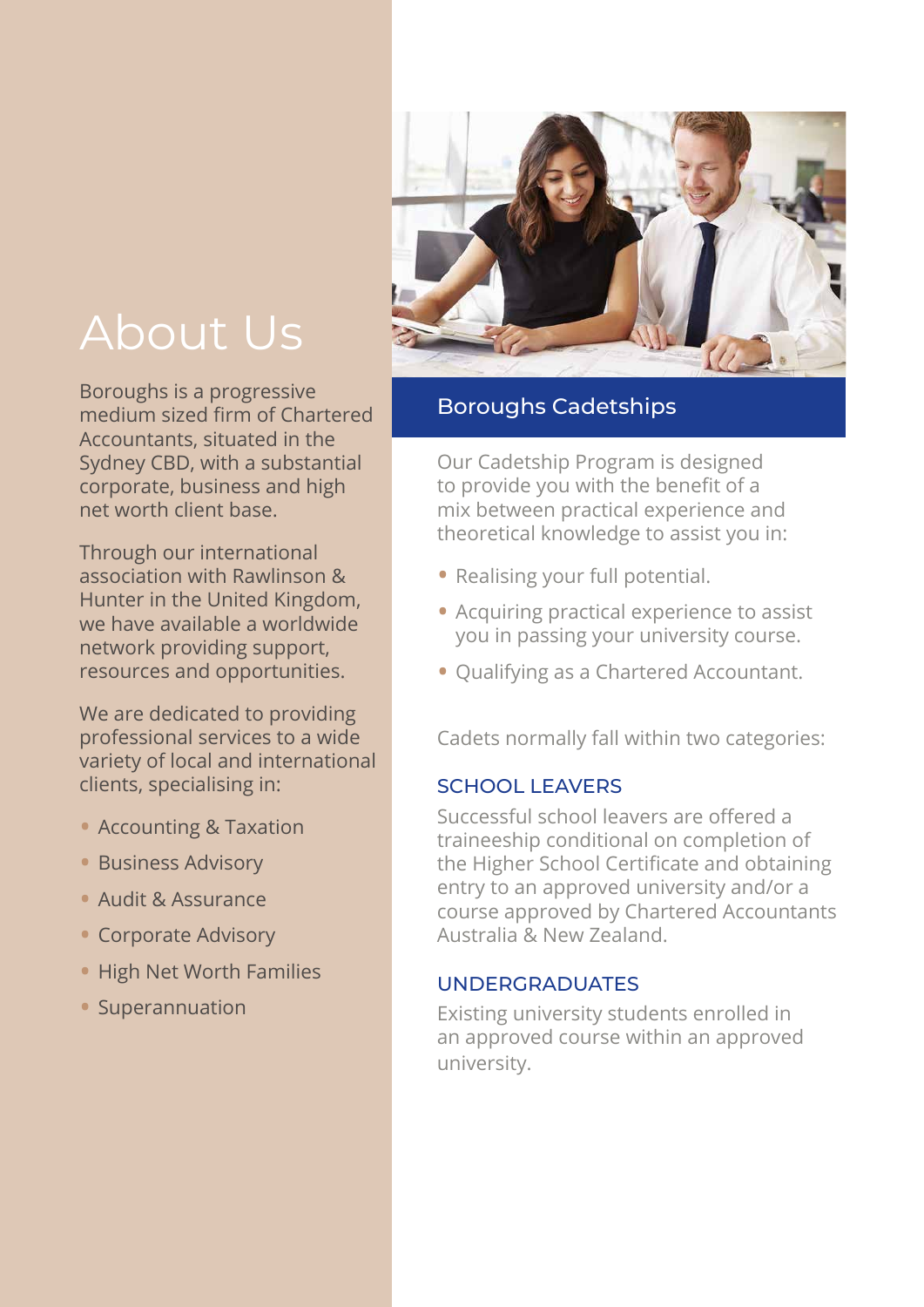Cadets are initially placed within the Business Services division where exposure is gained in all facets of accounting, taxation and business services.

#### What We Offer

Whilst employed as a cadet you will:

- Receive a competitive remuneration package.
- Attend regular training on relevant topics.
- Receive a dedicated mentor to provide career guidance.
- Be reimbursed for costs associated with your university course (excluding HECS).
- Be provided with study leave and support to assist in completing your university studies.
- Whilst attending university on a part-time basis, you will receive leave of half a day per week to attend lectures during the 1st and 2nd years of your course and up to one day per week to attend lectures for the 3rd and subsequent years of your course.
- You will have the opportunity to attend summer school to accelerate the completion of your degree, where you will receive half a day per week per subject to attend lectures.
- You will have the opportunity to attend university full-time in semester 1 of your second year in the program and will be paid an allowance equivalent to Austudy.

# **BOROUGHS**

We recognise the importance of recruiting and retaining staff of the highest calibre and we are fully dedicated to the professional and personal development of our staff.